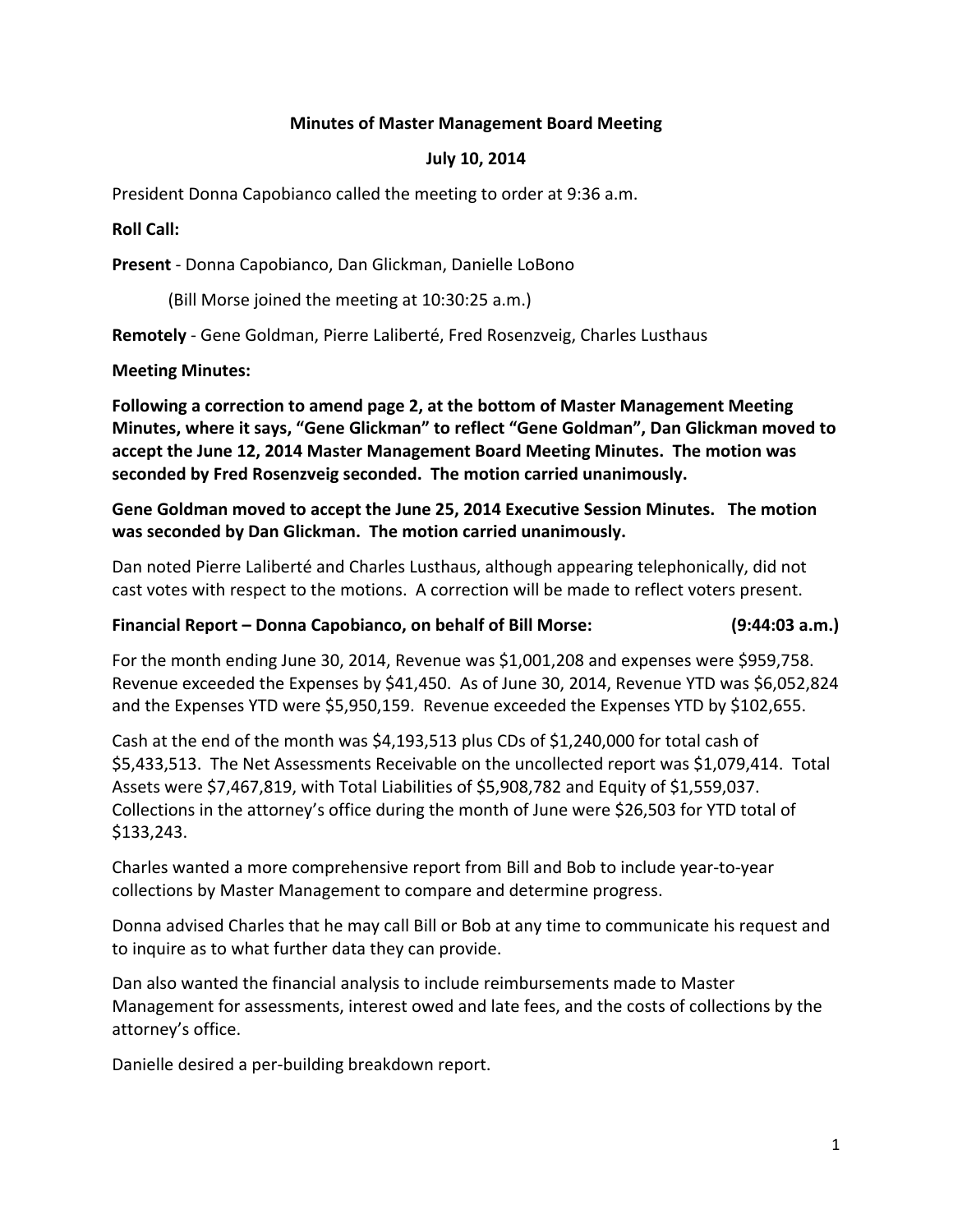Donna noted the board member's comments and will pass along the information to Bill. Donna expressed appreciation for Bill's report.

### **President's Report – Donna Capobianco: (9:49:10 a.m.)**

1) Golf Course Update –

After much activity involving thorough discussions and several meetings a contract was reached last night, Wednesday, July 9th.

**Donna moved to approve the signing of the purchase and sale agreement provided by our attorney on July 9, 2014, for the purchase of the golf course property stipulating selling price does not change from the \$5.5 million, CVEMM has 90 days from execution parties to complete both Phase I and Phase II testing, with extension if needed, and proceed to close predicated on agreement by seller to reduce the selling price by amount of remediation estimated. The motion was seconded by Charles Lusthaus.** 

Donna mentioned the basic terms, as stated in the motion, are the same as what was asked for, with the exception of an additional 90 days has been extended, from the original letter of intent, in order to obtain estimates for remediation costs and to decide to finalize the agreement to proceed or discontinue. This will allow for full disclosure to the Village of the issues and costs involved. Secondly, the bank financing agreement will not change and will still seek to avoid exceeding the \$10 per month on the coupon.

Dan expressed concern for the dates set and to not exceed the deadlines imposed.

Following additional discussion, **the motion to approve the signing of the purchase and sale agreement passed 7 – 0.** 

Donna applauded the board and the attorneys for working through the procurement of the golf course contract.

2) First Amendment to Legal Services Contract - **(9:55:51 a.m.)** Due to actions by the prior Board, this Board was required last year to enter into a contractual arrangement with the attorney's office. Changes have occurred since the inception of the first signed contract and therefore the following motion was made:

(Please review the video at time stamp noted to hear complete report.)

**Donna Capobianco moved to approve the First Amendment to the legal services contract with Pat Murphy, Esq., that stipulates as of May 1, 2014, ending the requirement of CVEMM having to front-end pay all foreclosure and collection costs on cases assigned to the firm. The motion was seconded by Fred Rosenzveig.** 

Dan expressed his continued reservations regarding the business practice of the corporate general counsel also handling collections and foreclosures.

Gene, Fred and Charles spoke in favor of Mr. Murphy's efforts and actions up to this point and expressed their confidence and gratitude in the collection efforts by Mr. Murphy's office.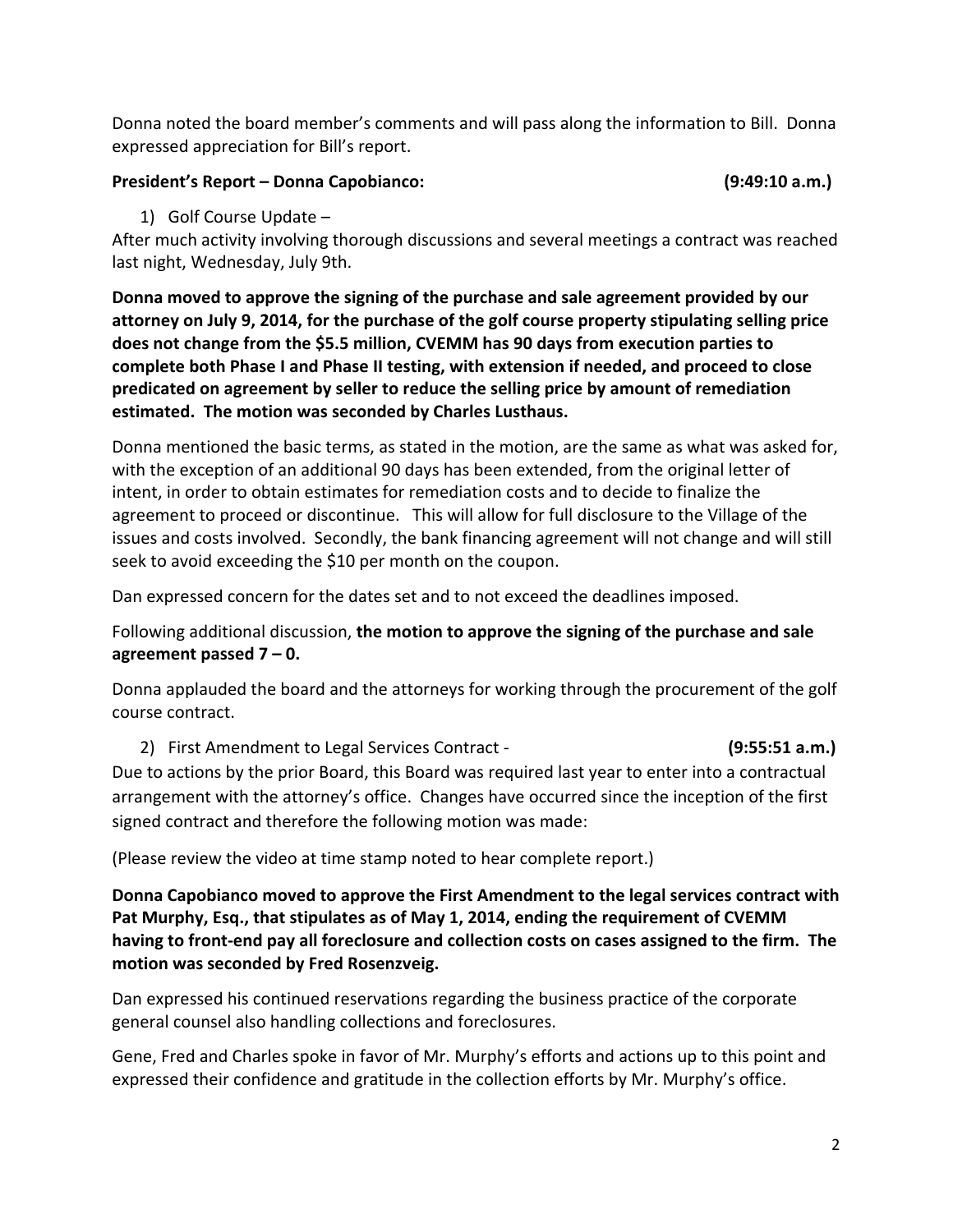Donna offered a detailed explanation of the current MM policy regarding foreclosures, owning property, the superior lien rights allowed by the MM agreement, current attempts by the attorney and case law that is being set by those actions being taken.

### Following these discussions, **the motion to approve the First Amendment to the legal services contract passed 5 – 2. (No Votes: Danielle LoBono, Dan Glickman)**

- 3) Circulation of false complaints and accusations **(10:13:45 a.m.)**  Donna addressed a recent accusation by a resident, well known to county and city officials for making such complaints and accusations, in which MM may be in violation of irrigation city code, having seen the irrigation system running while it was raining. The same individual wanted fines imposed on MM for going against city regulations. Donna assured the community that the new state-of-the-art irrigation system remains in compliance and the information is false. She noted that upon completion of the project, the system will be completely computerized, complete with sensors that will measure rainfall, humidity in the soil, broken sprinkler heads, et cetera.
	- 4) Military Trail Clarification **(10:18:04 a.m.)**

Donna contacted land ownership specialist, Robert Kleinman, who performed a cursory search and advised that even if MM does not own the property, insurance coverage would be needed for anything done to the Military Trail swale areas. MM has been advised by the attorney and in meetings with the city that any additional action should be postponed until there is a resolution regarding SW  $10^{th}$  Street, which will not take place until after the elections.

### 5) Complaint – Bus Stop Requests **(10:24:44 a.m.)**

Donna addressed a situation regarding a resident who had contacted MM 3 times to question the location of bus stops and why there couldn't be one in front of her building. Noting that we are a 55+ active community unable to provide the same level of services as an assisted living facility, and the financial and time restraints that would be associated with stopping at all 254 buildings, alternate suggestions were given to the resident. Donna reminded the community that a time and usage study will be conducted and that routes, stops, and frequency may be subject to change at the completion of study.

# **Bill Morse joins the dais - (10:30:25 a.m.) Executive Director's Report – Marcel Korman: (10:30:51 a.m.)**

### Customer Service -

In June, a total of 55 customer service items were received, with 13 of those being suggestions and questions. Of the remaining items, 34 had to do with irrigation. The time to resolve those work orders took three days. YTD there have been 473 work orders of which 31% were suggestions and questions. By far, irrigation maintenance accounted for the majority of requests, followed by Comcast. The number of Comcast requests to customer service is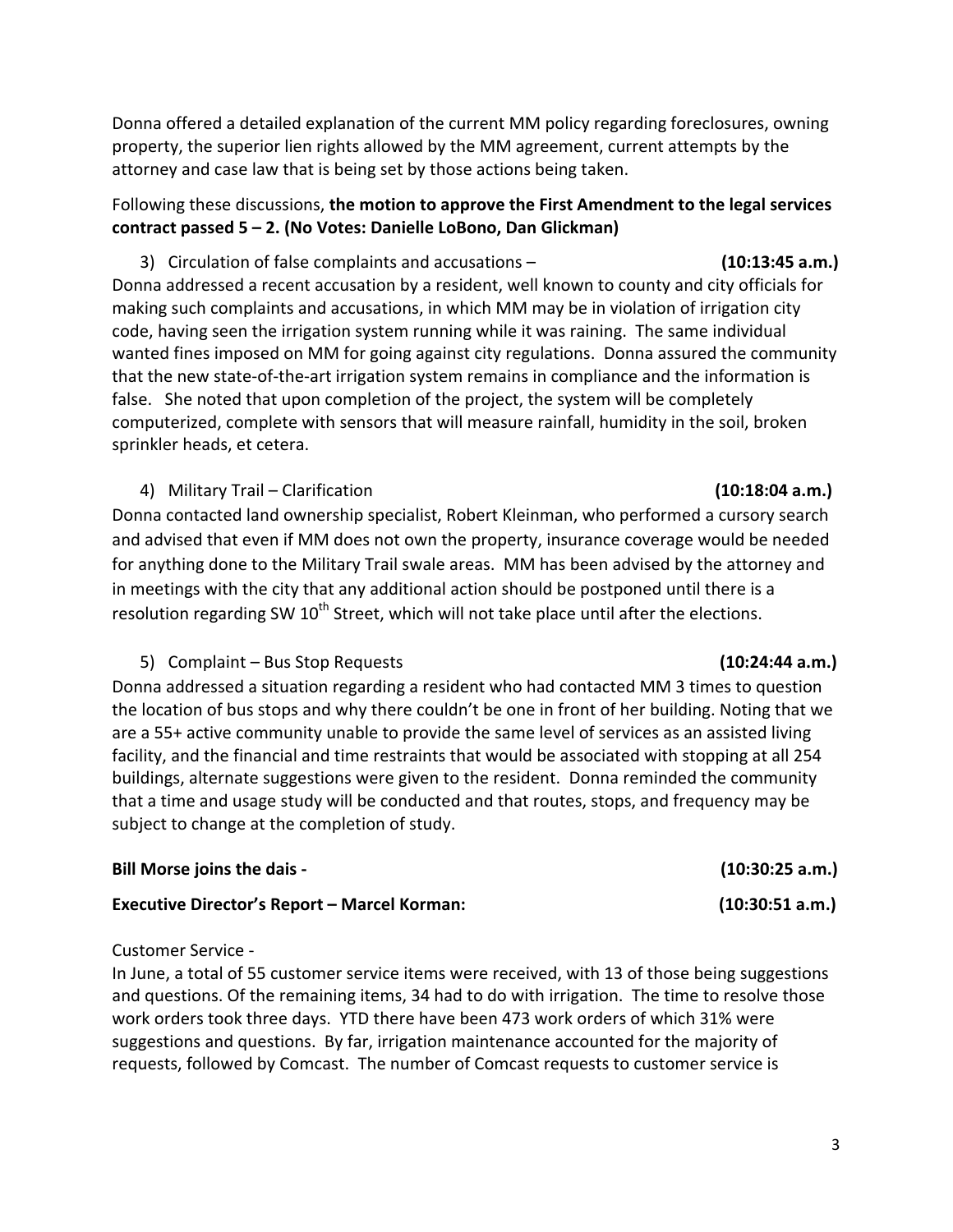expected to decrease having the representatives on site at the Clubhouse (3<sup>rd</sup> floor next to the elevator) on Tuesdays from 11:00 a.m. to 2:00 p.m.

### Project List Report: **(10:34:56 a.m.)**

Since the last MM Board meeting held on June 10:

- 1) Masuen Consulting has completed plans for the irrigation of the swale and median areas in front of the Clubhouse and those have been distributed to the contractor.
- 2) Ficus trees, as noted on the City of Deerfield Beach's Notice of Violation, have been removed.
- 3) Interactive internet conferencing project has been completed.

Donna expressed her appreciation to the team that worked to make this happen.

### In Progress: **(10:36:15 a.m.)**

1) The Access Control software update is underway. Danielle questioned why her barcode would work at two gates but not the third one. Andre Vautrin of Kent Security explained it was a synchronizing issue.

(Please review the video at time stamp noted to hear complete discussion regarding the gates and barcodes.)

2) Transportation Route Optimization –

To assist with route optimization, each bus will be equipped with software that will record ridership data and traffic counts.

Gene questioned the effectiveness this will have in determining bus stop locations. Danielle inquired as to the dates for project and Marcel advised both himself and Dan are reviewing the software, equipment installation, and will begin collecting data by August 2014. Fred wanted surveys from actual users for a better understanding, as the population fluctuates throughout the year. Pierre expressed anticipation and interest for the results. Charles preferred a more comprehensive study. Pierre suggested a couple members of the Board should meet with the transportation consulting firm.

Donna agreed to set aside the issue for further discussion and planning via workshop.

3) Tree Canopy Restoration –

Masuen has advised plans will be completed by August 6. Donna explained the project in greater detail, noting the plan will only be relevant to the tree canopy project and beautification along the main roads.

# 4) Design for electrical power switch gear –

The MM administration building's electrical power switch gear will be moved and a transfer switch installed which will allow for a trailer mounted generator hook-up for emergency power outages with a completion date of July 21, 2014.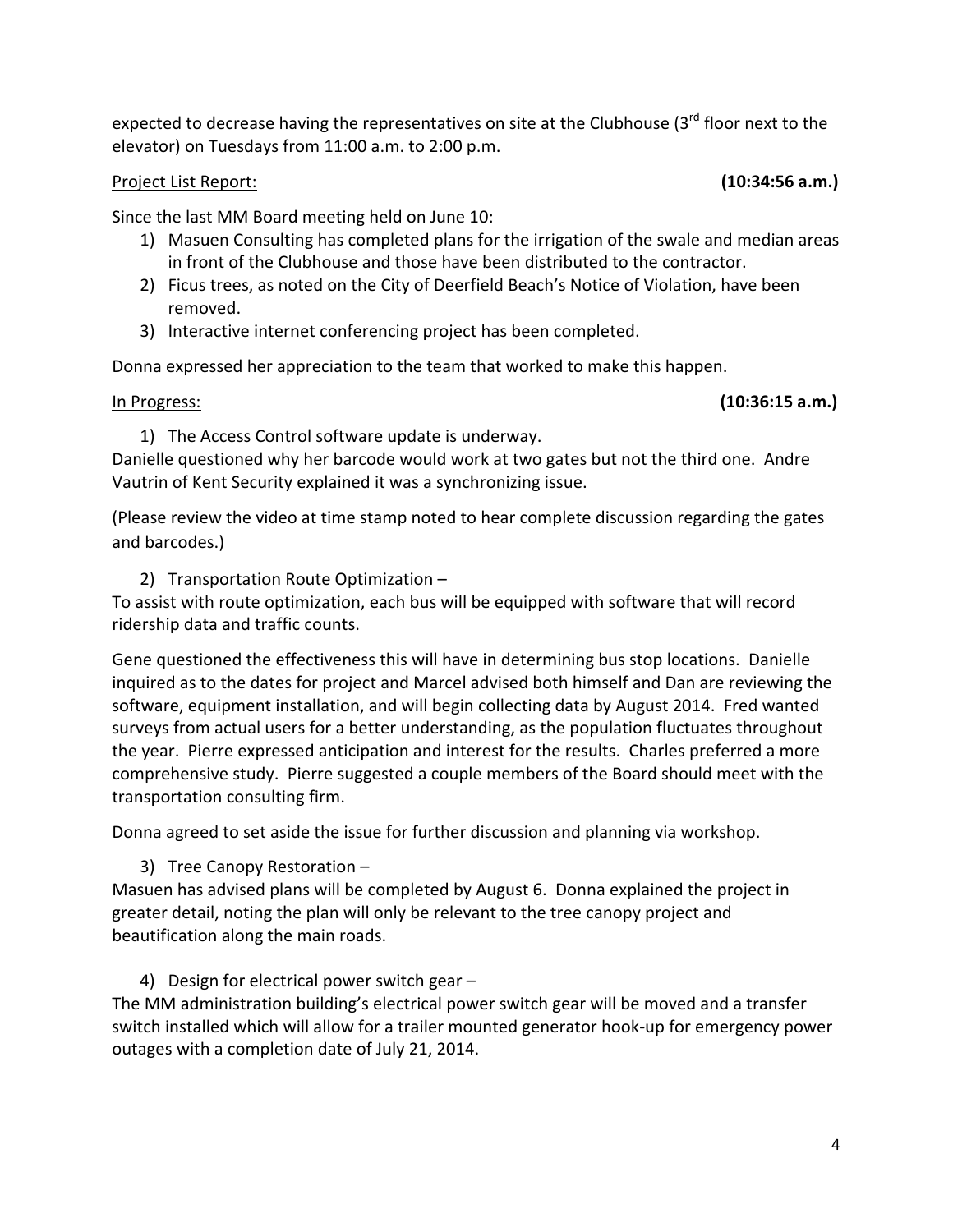### 5) Domestic Water Valve Replacement –

Application has been made and agreed to by the City for one permit for the entire community. The paperwork has been submitted and the permitting process will take a few weeks. Each building will be equipped with its own shutoff valve. Completion of project is anticipated in two-and-a-half years.

# 6) Installation Irrigation Progress –

The project is 75 percent complete. To date, nine rain days have been logged. Treasure Coast has increased their labor force to meet with their year-end completion date. The certification project with Masuen Consulting is 50 percent completed.

### Planning: **(11:00:14 a.m.)**

The following is a list of pending and long term projects being planned:

1) Bid proposals for painting MM administration building and the Activities Center exteriors are being accepted.

Danielle reminded the buildings were just painted a couple years ago and thinks it's a waste of money. Donna took comment under advisement.

- 2) LeClub has water leaks where the window sealant has failed and bids are currently being received.
- 3) Completion of the clean-up and re-landscaping of the Tilford Pool and Tennis Court areas and work along the walkway accessing the Activities Center by Seacrest will be approved at a cost of \$5,618, beginning next week. Project completion set for two weeks out.
- 4) Crane Atlantis to begin railing repairs and install expansion joints at the West Drive bridge at a cost of less than \$10,000.
- 5) Retain same engineer responsible for power distribution at the administration building, to review the power distribution at the gatehouse, especially Hillsboro gatehouse, to install power outlets in landscaped areas for permanent and holiday lighting.
- 6) Synchronize bar codes to get high speed internet to the gatehouses via Comcast.
- 7) Asphalt condition assessments will be conducted throughout the village and parking streets and will be prioritized for the 2015 budget. The prioritization of asphalt repair and replacement will be Master Management's discretion and each building association will be notified of the results by September.
- 8) Storm water drains are being emptied as required. So far no blockages to report.
- 9) Upgrades to roadway signage and stripping are being conducted via traffic engineer, who has provided recommendations.

### Policy discussions: (**11:06:45 a.m.)**

Moving vans and car carriers – Access, Loading and Parking:

Marcel compiled a survey of other communities and distributed information to the board. After giving a brief summary, Marcel announced his recommendations.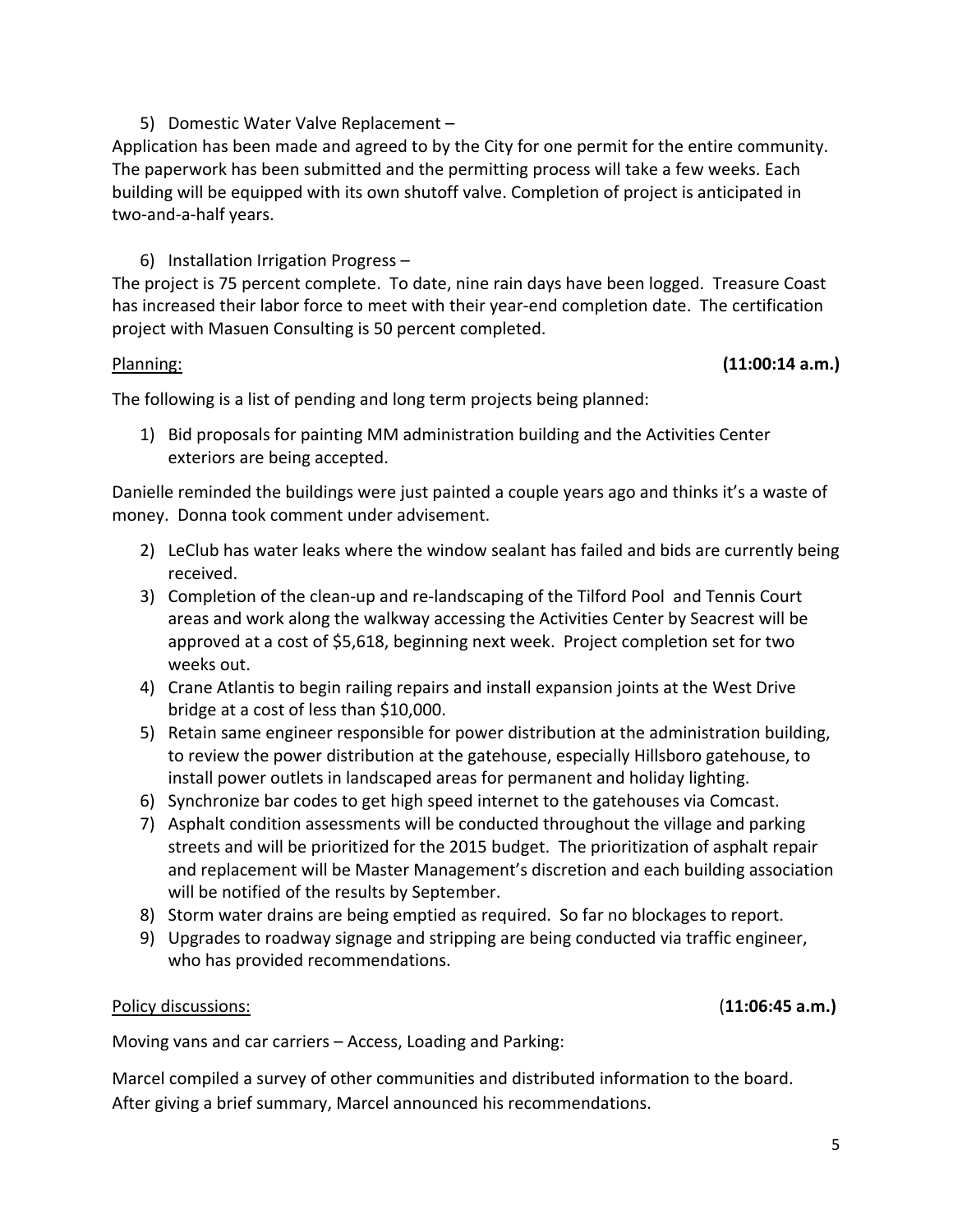Donna acknowledged Rita Pickar, from Recreation, as this issue certainly affects them also.

After much discussion between the board members, a decision was reached to discuss the issue at a future workshop.

(Please review the video at time stamp noted to hear complete report.)

### Two cost items: (**11:16:44 a.m.)**

1) A summary of the work involved in the median and swale area irrigation was circulated to the board. The areas are long and narrow so more sprinkler heads are needed. Marcel worked with Treasure Coast to reduce cost based on Masuen's design; an additional \$13,073.20 will be needed to accommodate completion of change order.

Donna noted that originally, only one set of sprinkler heads were budgeted. Dan spoke to his opposition of spending what will now be \$25,000 to install irrigation to that area. Donna noted project has already been vote on and spoke to the issues already addressed and approved. Fred stated his support of doing the project properly.

# **Fred Rosenzveig moved to approve \$13,074, additional costs to expand irrigation for the medians and swales in front of the Clubhouse on Century Boulevard. The motion was seconded by Gene Goldman.**

Gene stated his support and noted the property belongs to MM. Walter Magenheim, Irrigation Project manager, advised the Board that Bay Management's system is not compatible with new system.

## After further discussions, **the motion to approve an additional \$13,074 to expand the irrigation as noted in the original motion passed 7 – 1 (No Vote: Dan Glickman)**

**2)** Having exceeded the procurement policy authorization for working on the perimeter hedge around the village, Marcel requests an additional \$4.495.

# **Dan Glickman moved to approve \$4,495 additional work to restore the perimeter hedge and complete the perimeter hedge project. The motion is seconded by Gene Goldman. The motion passed unanimously.**

Marcel clarified for Danielle the definition of creating a water well. Charles expressed appreciation for Marcel's efforts and also desired greater detail for the plans and goals envisioned for the upcoming budget year. Donna concurred. Gene wanted Marcel to share his visions and insights with the board.

# **Committees / Other – NONE**

# **Business –**

Unfinished – NONE New – NONE